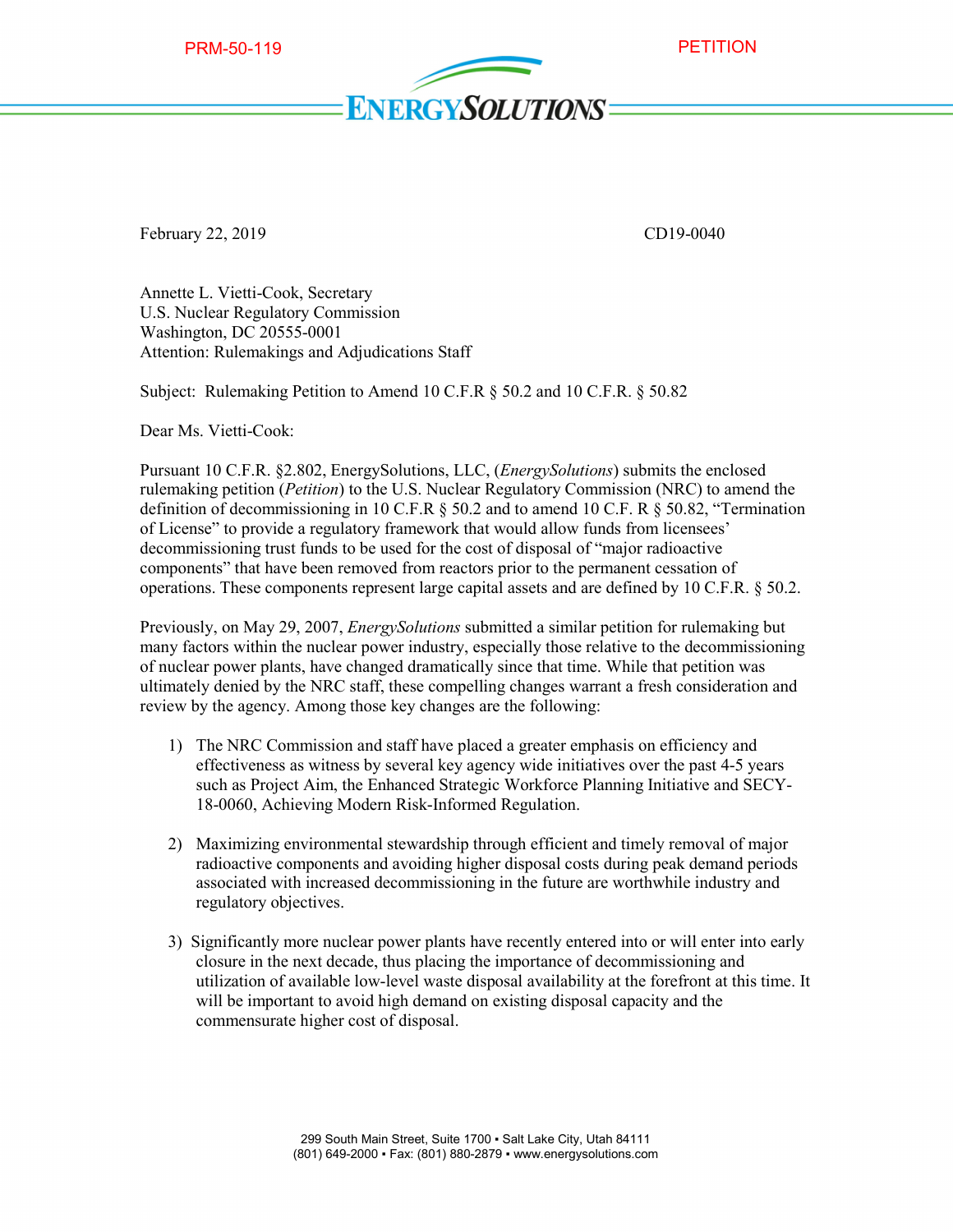

- 4) The ongoing decommissioning rulemaking designed to address the front-end changes when a nuclear power plant moves from operations to decommissioning with an emphasis on eliminating the need for exemptions from 10 C.F.R Part 50 requirements.
- 5) Increased interest by stakeholders for prompt decommissioning and removal of all radioactive waste from former operating nuclear power plant locations. Such interest includes maximizing available low-level waste disposal capacity as promptly as possible to ensure prompt and safe disposal of radioactive waste.
- 6) The number of nuclear power plants requesting renewal of their operating licenses has increased and thus "major radioactive components" originally considered for the "life of the plant" are remaining on site for longer periods of time than originally envisioned.
- 7) A nuclear power plant's decommissioning trust fund was initial ly established as a funding plan for contribution to the fund to occur over the initial life of the plant. As a plant reaches the expiration of its initial license, its decommissioning trust fund should be close to or at maturity. Another 20 or more years of license extension gives a utility an extended opportunity to ensure that the decommissioning trust fund is fully funded for decommissioning at the date of cessation of plant operations, even after disposal of the stored MCR's during operations.

Thank you for your consideration of this *Petition.* If you have any questions concerning this *Petition*, please contact me at 704-343-6249 (email gpvannoordennen@energysolutions.com).

Respectfully submitted,

General va Noordenner

Gerard P. Van Noordennen Vice President, Regulatory Affairs

Enclosure: Rulemaking Petition to Amend IO C.F.R § 50.2 and IO C.F.R. § 50.82

Cc:

M. Doane, Executive Director for Operations, NRC M. Zobler, General Counsel, NRC S.Moore, Acting Director, Office of Nuclear Materials Safety and Safeguards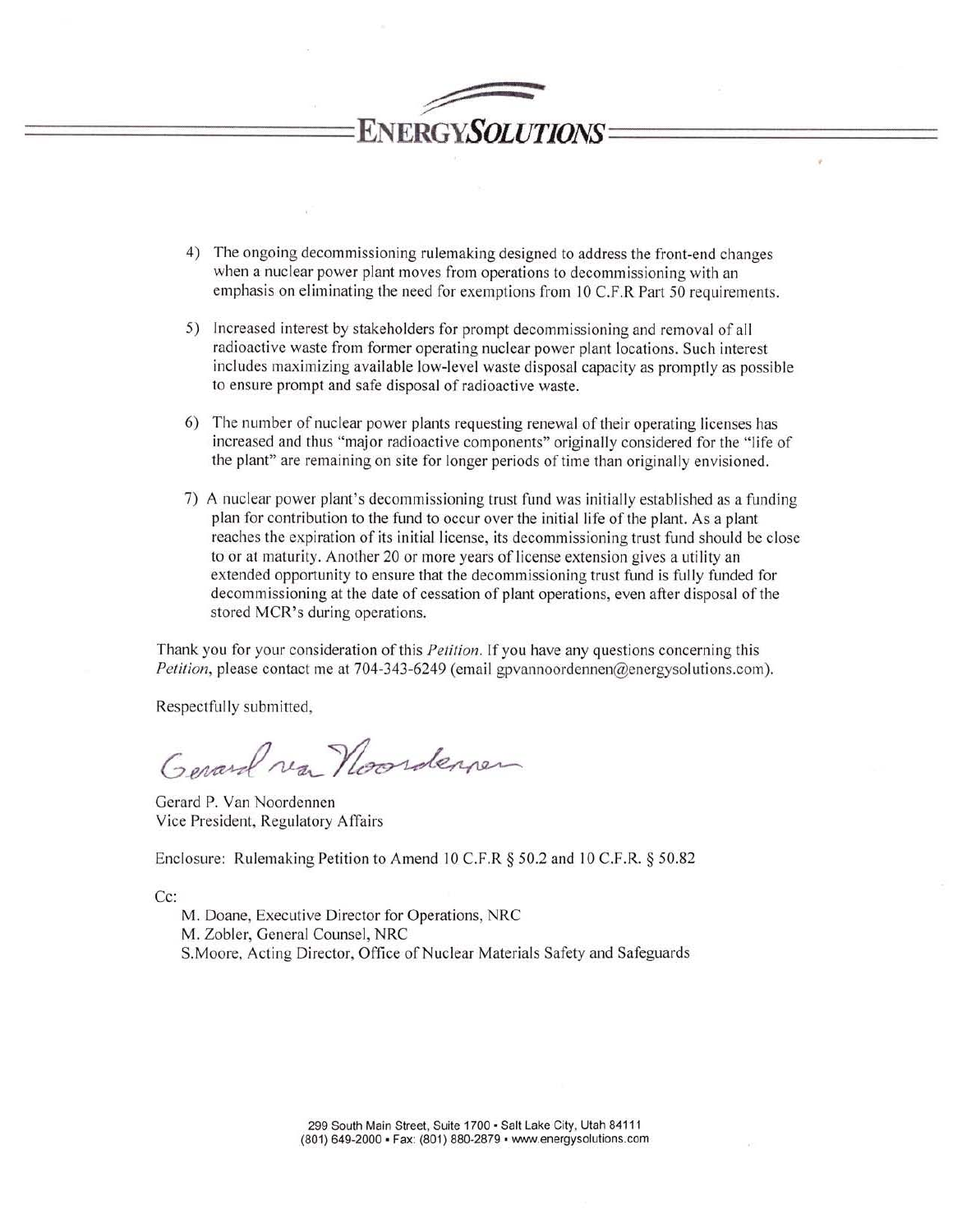#### **RULEMAKING PETITION TO AMEND 10 C.F.R.** § **50.2 and 10 C.F.R.** § **50.82**

#### **I. Introduction and Rulemaking Request**

Pursuant to 10 C.F.R. § 2.802, Energy*Solutions*, LLC, *(EnergySolutions)* submits this Rulemaking Petition (*Petition*) to the U.S. Nuclear Regulatory Commission (NRC) to amend 10 C.F.R. § 50.2 "Definitions" and 10 C.F.R. § 50.82, "Termination of License" to provide a process that recognizes that it is useful to remove "major radioactive components" during operations to facilitate later complete decommissioning and that would allow funds from licensees' decommissioning trust funds to be used for the cost of disposal of "major radioactive components" which have been removed from reactors prior to the permanent cessation of operations. These components represent large capital assets and are defined by 10 C.F.R. § 50.2. Hereinafter these components are referred to as "MRC's."

This rulemaking is needed because current regulations define decommissioning in 10 C.F.R. § 50.2 as not beginning until the site or facility ceases operations. As a result, NRC regulations in 10 C.F.R. § 50.82(a)(8) only allows withdrawals from decommissioning trust funds for decommissioning expenses, and further limits withdrawals only for planning activities prior to the submittal of the post-shutdown decommissioning activities report (PSDAR) following cessation of operations. Thus, either an exemption or an amendment to 10 C.F.R. § 50.82(a)(8) is required to allow withdrawals of these funds for disposal of MRC's during operations.

Consequently, rather than use limited operating funds, most licensees defer the disposal of the MRC's until the time of decommissioning, when the disposal clearly will be part of decommissioning and the cost of disposal will be paid from the licensee's decommissioning trust funds, as these MRC's will need to be removed from the sites and disposed of to achieve the dose limits of the License Termination Rule, 10 C.F.R. Part 20, Subpart E. In fact, of the approximately 209 steam generators that have been removed or scheduled for removal from reactors, about 130 remain stored or are planned to be stored on-site in specially constructed structures. These contaminated MRC's may remain stored on-site for decades as a result of current and future license extensions. Certainly, this situation becomes more paramount as nuclear power plants seek renewal of their licenses from 60 to 80 years thus extending the amount of time that the MRC's remain on site. This situation represents an unintended consequence of the existing regulatory infrastructure for decommissioning.

The purpose of this *Petition* is to provide a process framework in the NRC regulations to permit a licensee in advance of ceasing operation at a site to facilitate the decommissioning process by allowing decommissioning trust funds, in cases where excess funds can be shown to exist, to be used for disposal of removed MRC's so that:

 (1) environmental stewardship is improved as the radioactive inventory associated with the contaminated components at operating reactor sites will be reduced;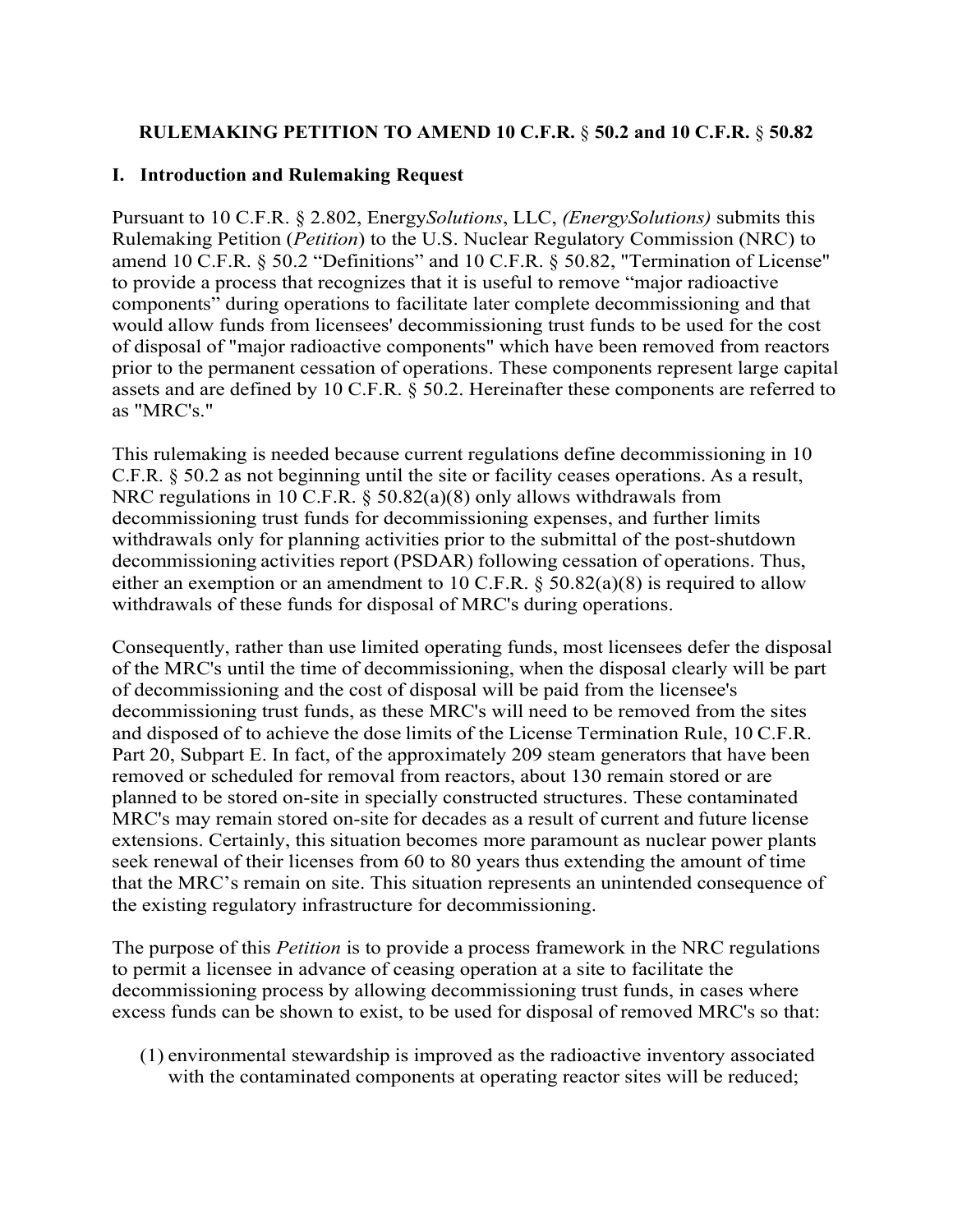- (2) the site workers may be exposed to less radiation given the absence of MRC's on site or at the very least ALARA consideration are improved;
- (3) unnecessary regulatory burdens can be eliminated as the costs associated with maintaining the components on-sites and providing protection to the workers as a result of those components can be avoided;
- (4) the overall costs to decommission sites will be reduced by avoiding future escalation in disposal costs due to spikes in demand resulting from numerous plants waiting until they shut down to dispose, creating a situation where eventually the majority of the fleet is seeking MRC disposal at the same time;
- (5) disposal under more optimal market conditions will provide for more funds to be available to decommission reactors at the time the reactors cease operation; and
- (6) enhance public confidence that MRC's may be removed from operating nuclear power plants in a timely manner to maximize the use of available disposal capacity and eliminate the need for MRC's to remain on-site for a protracted period.

This *Petition* is not seeking approval to use decommissioning trust funds to cover the cost of removing the MRC's from the reactor rather it is focused upon disposal of the MRCs.

## **II. Statement of Current Regulation**

Current NRC regulations set forth in 10 C.F.R. § 50.2 define decommissioning as removing a facility from service and reducing residual radioactivity to a level that permits release of the property under unrestricted or restricted use and termination of the license. As such, the existing definition does not recognize that there may be significant advantages to removing MRC's during operations such that the ultimate decommissioning of the facility can be completed in a more-timely and cost-effective manner while maximizing the use of available existing low-level waste disposal capacity. In addition, the current definition does not recognize that MRC's are remaining on-site for unanticipated periods of time due to nuclear power plant renewals given the anticipated life-cycle for MRC's. Further, current NRC regulations provide in 10 C.F.R. § 50.82(a)(8)(i) that decommissioning trust funds may be used by licensees if:

- (A) The withdrawals are for expenses for legitimate decommissioning activities consistent with the definition of decommissioning in 10 C.F.R. § 50.2.
- (B) The expenditure would not reduce the value of the decommissioningtrust below an amount necessary to place and maintain the reactor in a safe storage condition if unforeseen conditions or expenses arise.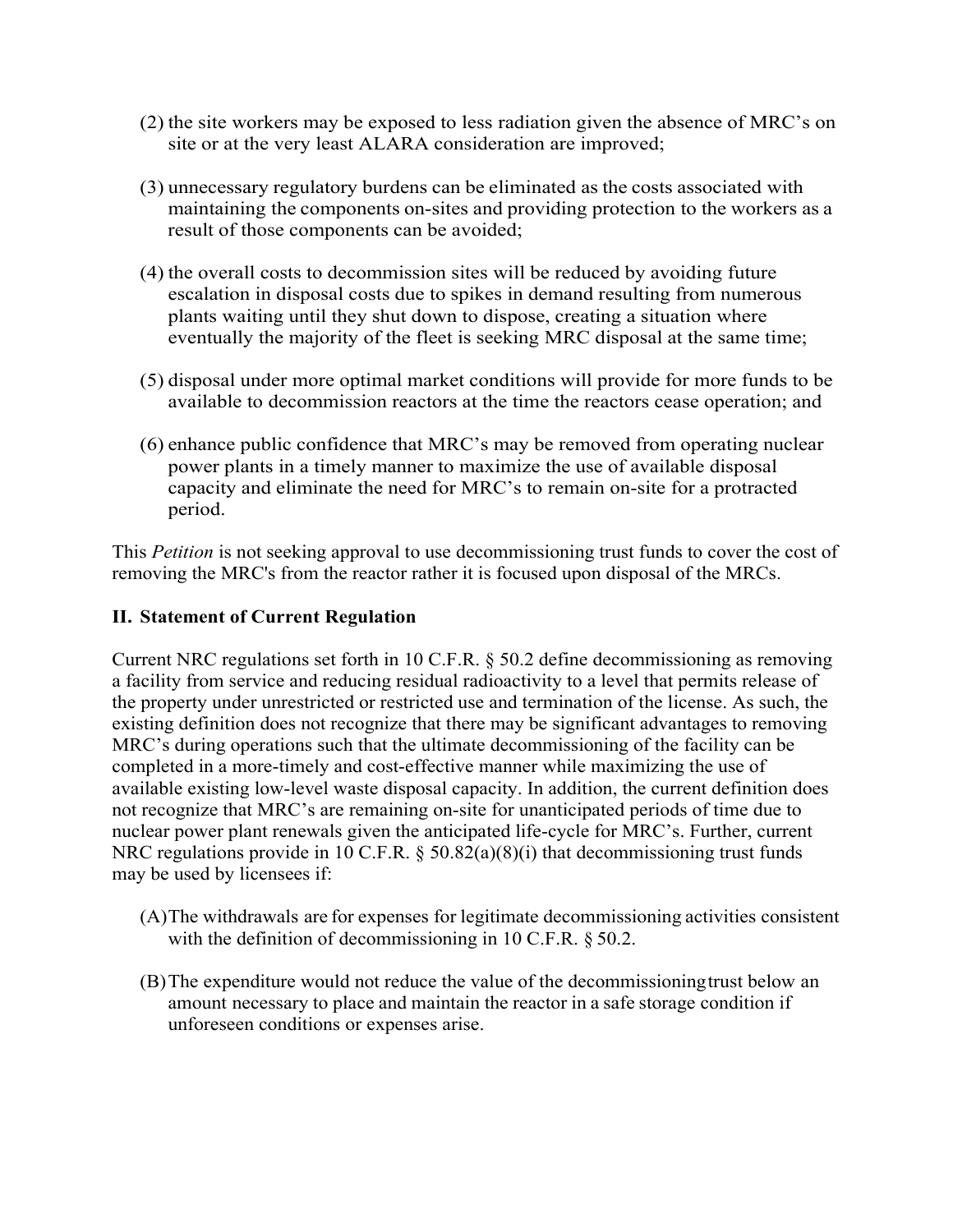(C) The withdrawals would not inhibit the ability of the licensee to complete funding of any shortfalls in the decommissioning trust needed to ensure the availability of funds to ultimately release the site and terminate the license.

In addition, 10 C.F.R.  $\S$  50.82(a)(8)(ii) provides a limitation on use of decommissioning trust funds prior to the submittal of a PSDAR. Specifically:

(ii) Initially, 3 percent of the generic amount specified in 10 C.F.R. § 50.75 may be used for decommissioning planning. For licensees that have submitted the certifications required under 10 C.F.R. § 50.82(a)(l) and commencing 90 days after the NRC has received the PSDAR, an additional 20 percent may be used. A site-specific decommissioning cost estimate must be submitted to the NRC prior to the licensee using any funding in excess of these amounts.

## **III.Statement of Proposed Amendment**

The following proposed amendment to 10 C.F.R.  $\S$  50.2 and  $\S$  50. $\S$  50.82(a)(8) to change the definition of decommissioning to allow the disposal of MRCs during operations as part of the overall decommissioning process and add a new paragraph as 10 C.F.R. § 50.82(a)(8)(iii) that would provide a process for NRC to allow funds to be withdrawn from decommissioning trust funds for the purpose of disposal of major radioactive components without the need for a licensee to seek an exemption. The new definition of decommissioning would read as follows: "Decommission means removing major radioactive components during operations to later facilitate complete decommissioning and/or removing a facility or site safely from service and reduce residual radioactivity to a level that permits ..."

The second proposed paragraph relative to 10 C.F.R  $\S$  50.82 (a)(8) would read as follows:

- (iii) Notwithstanding the limitations of 10 C.F.R.  $\S$  50.82(a)(8)(i)(A) and 8(ii), a licensee may use decommissioning trust funds to dispose of major radioactive components that have been removed from the reactor provided:
- (A) The licensee has submitted to the NRC with a copy to the Federal or State Government agency (e.g., Federal Energy Regulatory Commission and State Public Utility Commissions), if any, which has rate regulation oversight responsibility for the licensee's decommissioning trust fund:
	- (1) a request to allow it to withdraw a specified amount from its decommissioning trust fund for the purpose of disposing of specific major radioactive component(s);
	- (2) a site-specific decommissioning cost estimate that includes the disposal costs for major components stored on-site; and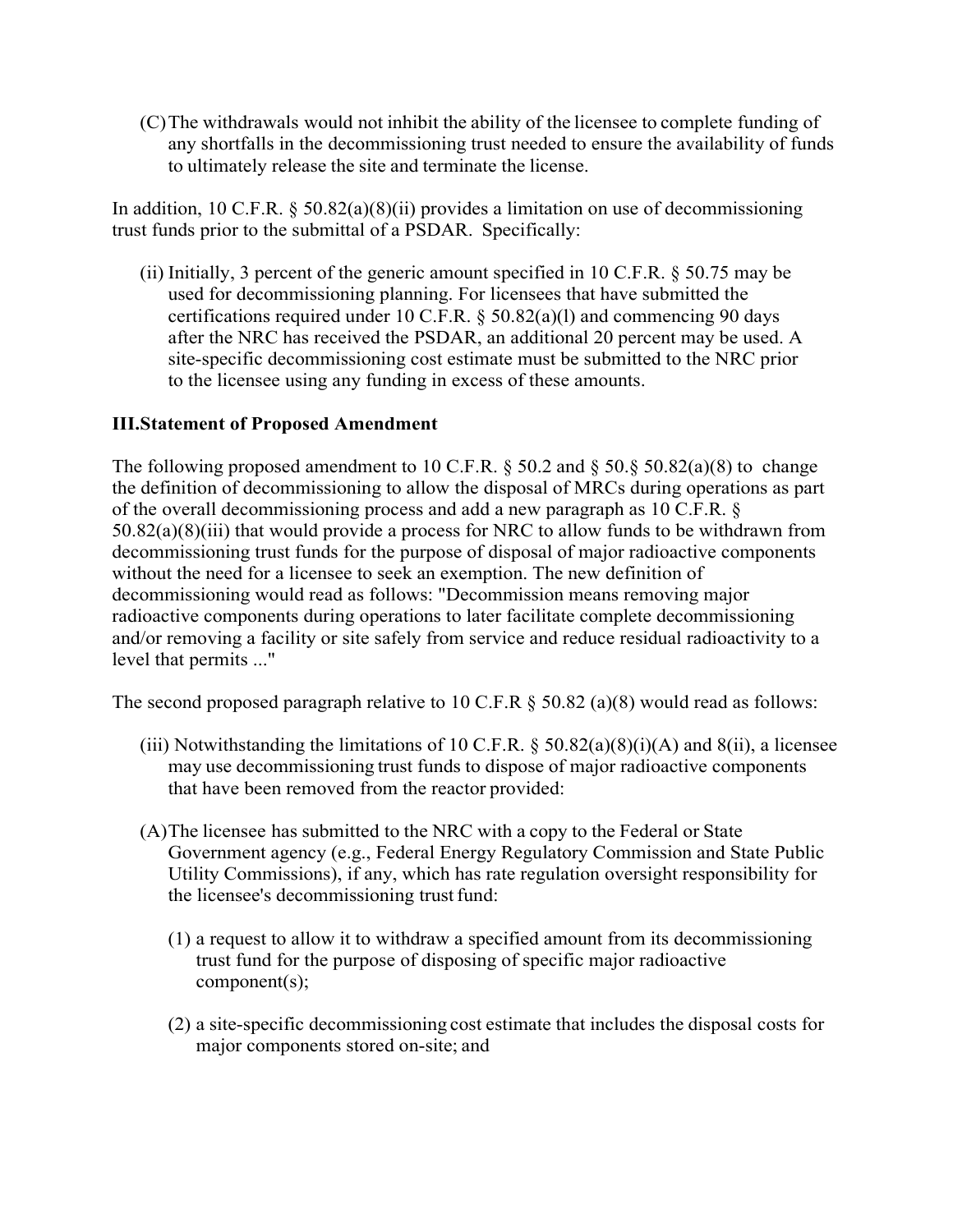- (3) an analysis demonstrating that if the licensee withdraws funds for the costs of disposing of the particular component(s) from thedecommissioning trust fund, the remaining funds in the licensee's decommissioning trust fund are sufficient to meet the provisions of 10 C.F.R.  $\S$  50.82(a)(8)(i)(B) and (C); and
- (4) theNRC has concluded thatthereisreasonable assurance thattheprovisions of 10 C.F.R.  $\S$  50.82(a)(8)(B) and (C) will be met with sufficient margin to account for unforeseen events if the licensee withdraws the funds requested under 10 C.F.R. § 50.82(a)(8)(iii)(A)(1).

## **IV.Interest of the Petitioner**

*EnergySolutions* is a nuclear services firm that provides services to private and government organizations involved in nuclear activities. *EnergySolutions* has broad experience and expertise with the NRC licensing process and with the standards that apply to the regulation of nuclear facilities, the use of radioactive materials, the cleanup and decommissioning of nuclear facilities, and the disposal of radioactive waste. Its employees have significant experience in the nuclear industry. *EnergySolutions* values a safe, efficient, and costeffective nuclear industry. Accordingly, after discussions with individuals in the nuclear industry and based on the knowledge and experience of *EnergySolutions'* employees, *EnergySolutions* is submitting this *Petition* on its own behalf as it has concluded that it is in the public interest to dispose of MRC's prior to cessation of operations, thereby simplifying decommissioning and reducing sites' radioactive inventories. *EnergySolutions* also has a business interest in having MRC's disposed of at its Clive facility in Utah. This interest is best served if inventory can be managed in the most efficient manner possible by disposing of components that are already available for disposal now so that resources can be less constrained in the future when large numbers of plants enter decommissioning.

Granting this *Petition* will also provide flexibility for licensees to better use limited land areas on licensed sites. Recognizing the substantial costs involved to remove these components from sites and dispose of them, it is *EnergySolutions'* view, that where a licensee has sufficient funds available in its decommissioning trust funds to cover decommissioning consistent with 10 C.F.R.  $\S$  50.82(a)(8)(i)(B) and (C), allowing funds to be withdrawn from the decommissioning trust funds would encourage licensees to remove these components from the site for disposal rather than waiting decades until cessation of site operations. As a result, potential exposure can be reduced and ALARA objectives for site workers will be enhanced as significant inventories are removed from sites and properly disposed of decades in advance of the time the MRC's would have been removed if licensees waited until their reactor ceases operation. In addition, avoiding escalations in the cost of disposal due to future demand peaks by using funds now for disposal should improve the ability of the remaining decommissioning trust funds to cover the costs for the remainder of decommissioning activities at the time the reactor ceases operation. Furthermore, public confidence in the overall decommissioning process may be enhanced as the result of removing MRC's from nuclear facilities in a more expeditious manner to maximize the use of disposal capacity and remove radioactive waste from the facility sooner. Efficient and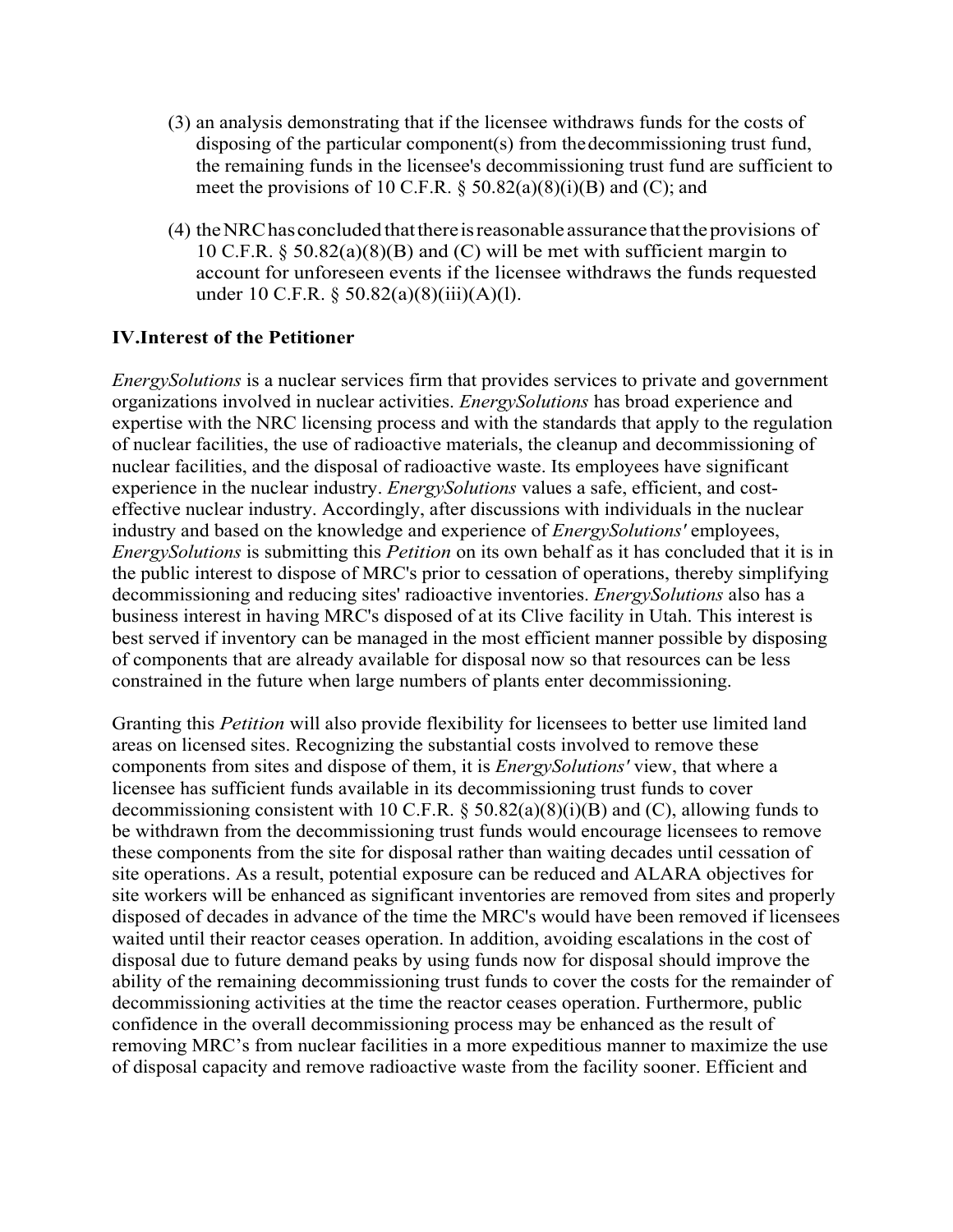timely management of MRC's while maximizing available disposal capacity is favorable for overall environmental stewardship.

# **V. Justification for This Proposed Amendment**

# **A. Background**

The Commission in the Statements of Consideration for the 1996 amendments to 10 C.F.R. § 50.82 in responding to a comment stated: "Allowing decommissioning trust funds' withdrawals for disposals by nuclear power plants that continue to operate is not warranted. These activities are more appropriately considered operating activities and should be financed that way." 61 FR 39278, 39293 (July 29, 1996). Consequently, licensees, having been precluded from using decommissioning trust funds, have found it advantageous to store large components on-site rather than expend limited operating funds to dispose of these components as a routine operating cost. However, the MRC's at issue here, consistent with the definitions in 10 C.F.R. § 50.2, are "major radioactive components," the dismantlement of which the NRC did not consider to be "routine operations.", 61 FR at 39286. The components considered to be "routine nuclear power reactor operation activities" were components not within the definition of "major radioactive components." The MRC's which are the subject of this *Petition* were originally intended to be used for the life of the plant. In the *EnergySolutions'* view, the disposals of such MRC's are appropriately funded from decommissioning funds and are not operating expenses. Hence, this *Petition* is being submitted to set up a regulatory framework that recognizes that the removal of MRC's during operations may be part of the overall decommissioning process, while being cost effective, and maximizes the use of available disposal capacity. In addition, it allows funds to be withdrawn from decommissioning trust funds to dispose of these MRC's prior to shutdown in support of this objective.

One clear advantage of the current approach is that by deferring the disposal of the MRC's until the time of decommissioning, the disposal clearly will be part of decommissioning, and the cost of disposal will be paid from the decommissioning trust fund as these MRC's will need to be removed from the site and disposed of to achieve the dose limits of the License Termination Rule, 10 C.F.R. Part 20, Subpart E. In fact, of the approximately 209 steam generators that have been removed at more than 60 nuclear units, about 130 remain stored on-site in specially constructed mausoleums. In addition to the costs to build these structures, these licensees are required to expend funds for maintenance of the structures and environmental monitoring which seems unnecessary in light of the limited potential contamination associated with the MRC's. In other words, funds are spent in the absence of a clear safety issue. Storage of MRC's on-site may not be in the best interest of environmental stewardship or aid in the avoidance of future peak demands for disposal facilities when the issue can clearly be addressed by a regulatory infrastructure that allows timely and efficient disposal of MRC's through the use of decommissioning trust funds.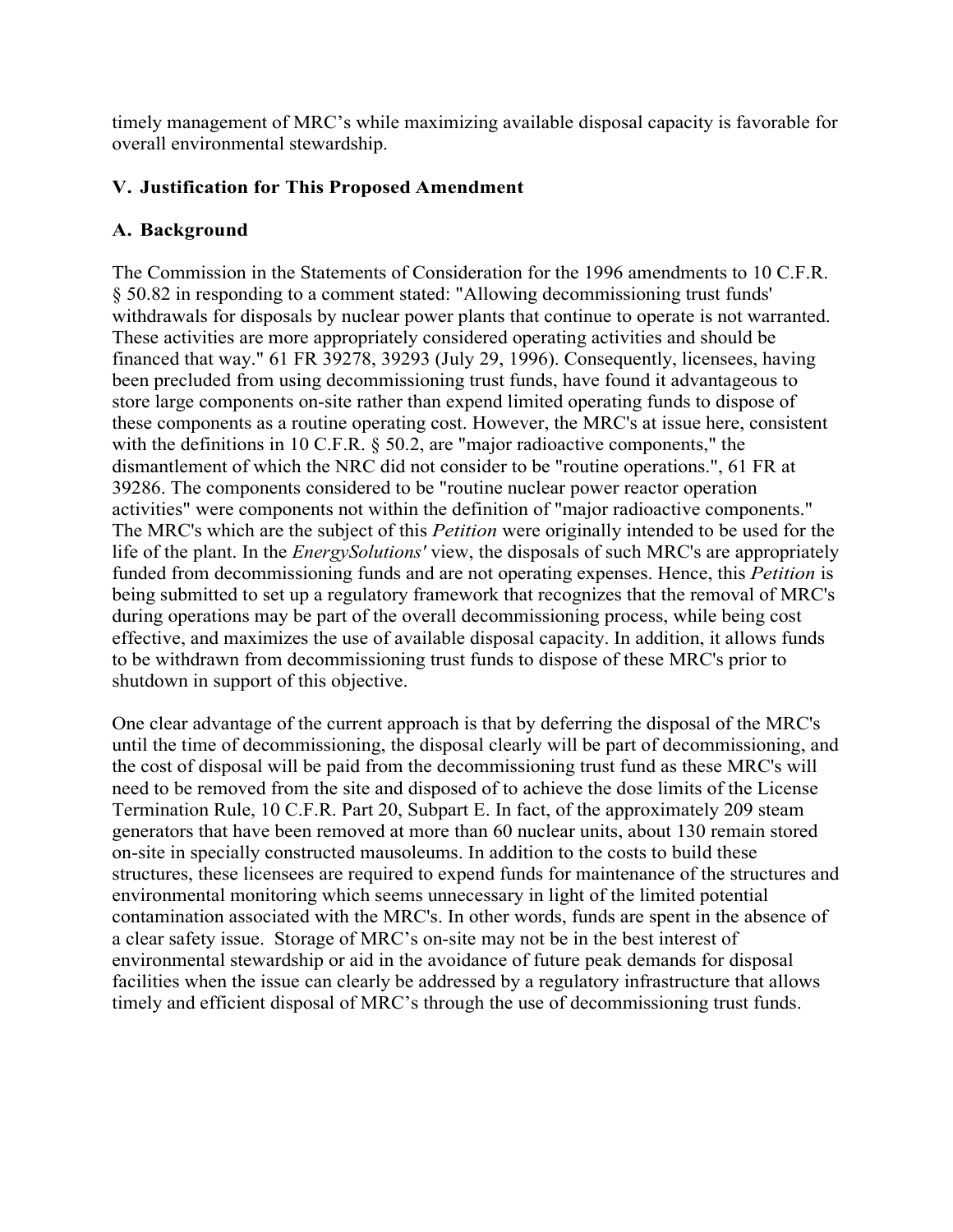#### **B. Need for an Amendment**

*EnergySolutions* considers the disposal of the MRC's to be a decommissioning activity because the activity can be described as removal from service of major radioactive components that are large items of capital equipment. However, the NRC definition of "decommission" in 10 C.F.R. § 50.2 implies the entire facility must be removed from service as a prerequisite in order to consider an activity a legitimate decommissioning activity. When the NRC promulgated the decommissioning rule in 1988, it noted in the Statements of Consideration to the final rule that "[d]ecommissioning activities are initiated when a licensee decides to terminate licensed activities." 53 FR 24,018, 24,019 (June 27, 1988). However, as cited throughout this *Petition* overall decommissioning strategies have changed dramatically since the inception of the rule and the overall interest in the NRC to improve and efficiency and effectiveness while bring to bear risk significance has matured.

The MRC's that are covered by this rulemaking have already been removed from service but await disposal. Absent a rule amendment or an exemption, the current regulations encourage licensees to delay disposal of the MRC's until the facility ceases operation. Review of this regulatory history for licensees seeking an amendment for the purpose of removing MRC's from their facilities early, as well as the results of the former petition review, reveals that a rule amendment or exemption approval is not likely and has resulted in numerous MRC's remaining on-site for many years. Accordingly, an amendment with respect to 10 C.F.R. § 50.2 and 10 C.F.R. § 50.82(a)(8)(i)(A) is needed because the facility and site are not being removed from service and, therefore, under the definition of "decommission" the disposal activity requested to be paid from the decommissioning trust fund is not a "decommissioning activity." It should be noted that by the exact language of the definitions in 10 C.F.R. § 50.2, the permanent removal "major radioactive components" is considered as a "major decommissioning activity." Based upon the denial of a similar *Petition* and at least two exemption requests, the NRC has not properly interpreted these definitions as the NRC staff has not concluded that the removal of about 200 steam generators, which are defined as "major radioactive components," during operations is a "major decommissioning activity." This action by the NRC has resulted in MRCs remaining on-site for many years unnecessarily and resulted in increased costs to the operating utility to construct structures in support of the stored MRCs. Furthermore, this approach by the NRC does not take into consideration the internationally recognized fundamental principle (NEA/RWM/R(2012) of maximizing the use of disposal capacity which serves to enhance environmental stewardship. In addition, an amendment is also needed because 10 C.F.R. § 50.81(a)(8)(ii) allows only planning costs to be paid from decommissioning trust funds in advance of submittal of a PSDAR. As explained below, granting the relief being sought in this *Petition* will be limited to situations where there is ample margin in trust fund balances to assure that sufficient funds will be maintained to fully decommission the facility even in the face of unforeseen events. The rulemaking would allow a process to authorize withdrawal of funds from a decommissioning trust fund for the purpose of removing the MRC's from the plant sites and disposing of them irrespective of the 10 C.F.R. § 50.82 (a)(8)(ii) restrictions.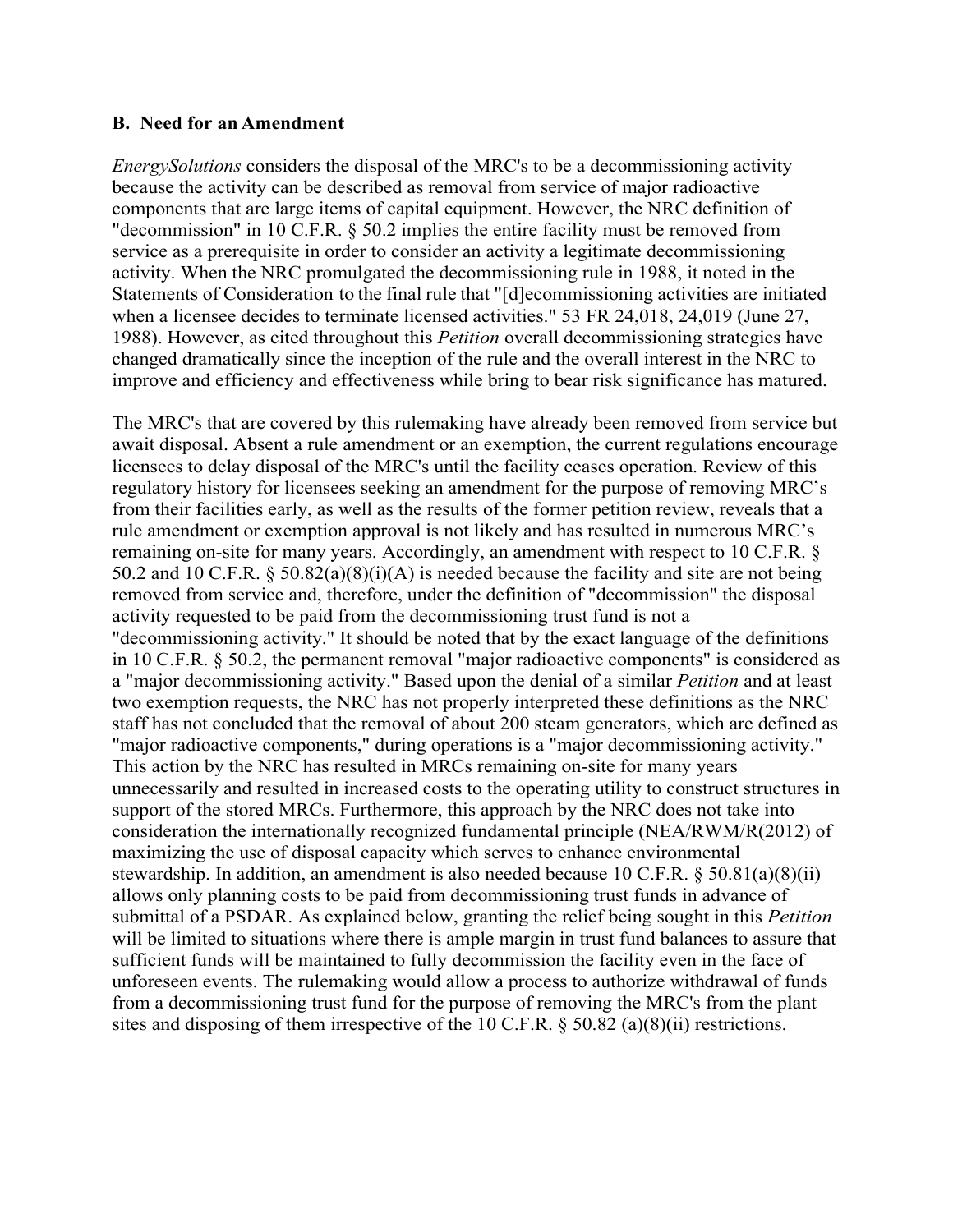## **C. Justification**

This *Petition* should be granted for the following reasons:

## **1. Granting This** *Petition* **Is Consistent With The Purpose of the Rule**

The underlying purpose of 10 C.F.R. § 50.82(a)(8) is to provide adequate funds for ultimate decommissioning of the site. The purpose of the restrictions on fund withdrawal is to protect the health and safety of the public by assuring that there will be adequate funds available to complete the NRC-required decommissioning activities following termination of the operating license. A blanket prohibition on the use of decommissioning trust funds to dispose of MRC's is unnecessary to achieve the underlying purpose of the rule. In fact, such a blanket prohibition is clearly contrary to recognizing that there will be bow waves of decommissioning activity and the related need for disposal capacity in the future. Furthermore, the decommissioning approach including the timeline for decommissioning nuclear power plants is increasingly moving toward DECON rather than SAFSTOR, which serves to expedite the demand for disposal capacity and related costs. The amended rule would require a current site-specific decommissioning cost estimate to be submitted to the NRC and a demonstration that the decommissioning trust fund is more than adequate to complete decommissioning even if funds are withdrawn for disposals of the MRC's. The licensee's analysis would be required to demonstrate that 10 C.F.R. § 50.82(a)(8)(i)(B) and (C) are met. Specifically:

- (B) The expenditure would not reduce the value of the decommissioning trust below an amount necessary to place and maintain the reactor in a safe storage condition if unforeseen conditions or expenses arise.
- (C) The withdrawals would not inhibit the ability of the licensee to complete funding of any shortfalls in the decommissioning trust needed to ensure the availability of funds to ultimately release the site and terminate thelicense.

It is noteworthy that under the current rule, a licensee can exceed the 3 and 20 percent limitations of 10 C.F.R. § 50.82(a)(8)(ii) if a site-specific cost estimate is submitted to the NRC, though only after the reactor ceases operation in the case of the 20 percent limitation. Once this cost estimate is provided to the NRC, the licensee, according to the 1996 Statements of Consideration, may withdraw funds without obtaining additional approvals from the NRC 61 FR 39278, 39285 (July 29, 1996).

Importantly, under the proposed amendment, the NRC would not only have received the licensee's site-specific decommissioning cost estimate, NRC would need to make a finding that there was reasonable assurance that the provisions of 10 C.F.R.  $\S$  50.82(a)(8)(B) and (C) will be met with adequate margin if the licensee withdraws the requested funds. In addition, before making that finding, the NRC while not bound to accept the views, would be able to consider the views from the appropriate Federal or State agency, if any, with oversight responsibility for the licensee's decommissioning trust fund. Thus, this amendment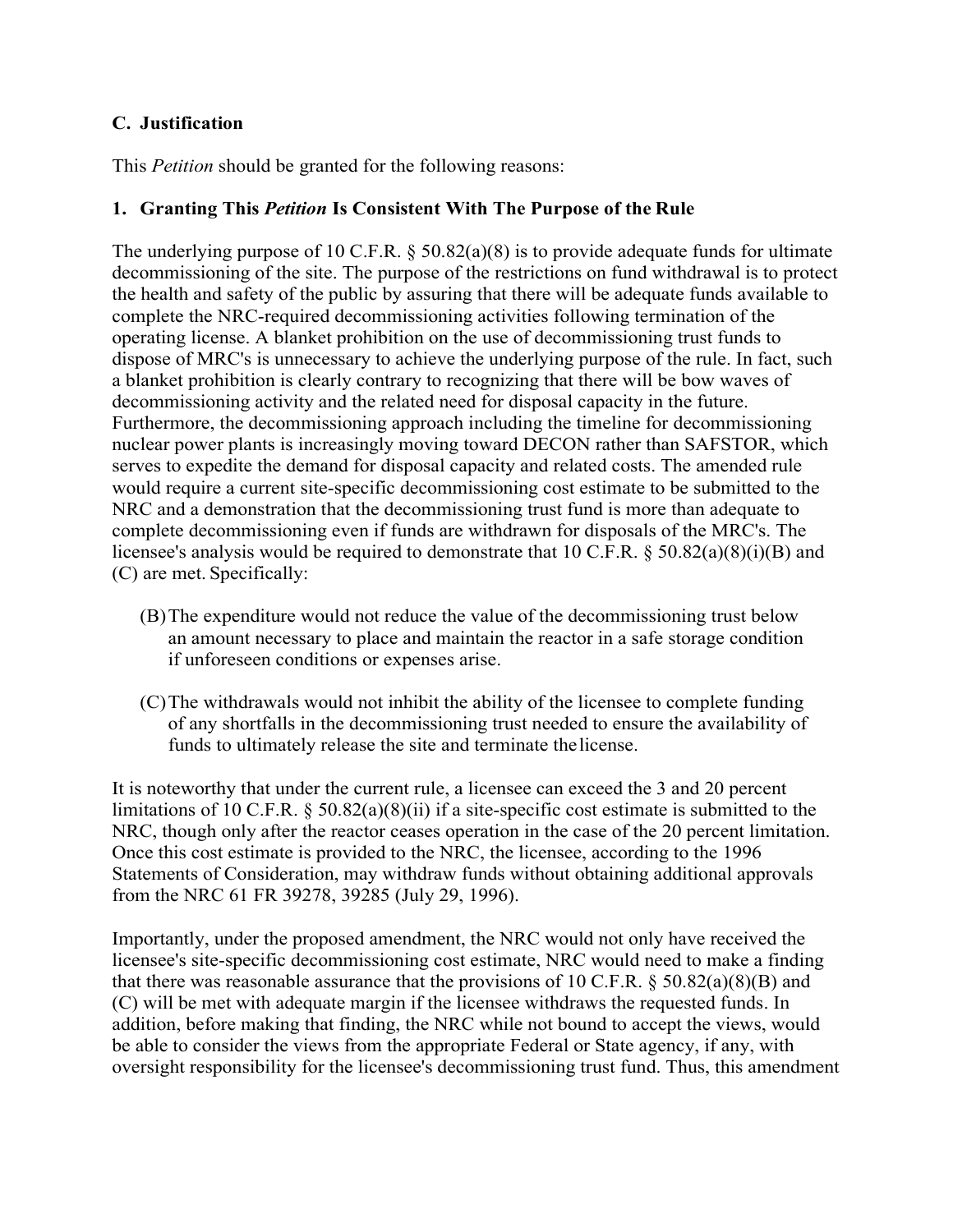continues the assurance that adequate funds will be available for ultimate decommissioning of the site based on a site-specific analysis consistent with the purpose of the rule.

## **2. Granting This** *Petition* **Avoids a Conflict with the NRC Philosophy Underlying Other Rules**

Application of the regulations in 10 C.F.R. § 50.82(a) is in conflict with the philosophy underlying the approach the Commission took for timeliness requirements set up for materials licensees as it may provide an unnecessary economic barrier for the removal of inventories from reactor sites. Material licensees of the NRC are subject to the 1994 Decommission Timeliness Rule, 10 C.F.R. § 30.36, 40.42, 70.38, and 72.54, which requires those licensees to decontaminate and decommission certain unused portions of operating nuclear materials facilities. Allowing contaminated land, buildings, or equipment to remain on-site was seen as a possible public and environmental liability and the Commission looked for ways to achieve early decommissioning of unused portions of material facilities. For valid and sound reasons, reactor licensees are not subject to this rule and, in fact, are allowed the SAFSTOR option under 10 C.F.R. § 50.82. Nevertheless, NRC should not create barriers for the reactor licensees who seek to make prudent economic and environmental stewardship decisions to remove radioactive materials from their sites.

In addition, application of the regulations in 10 C.F.R.  $\S$  50.82(a) is in conflict with the philosophy underlying the approach the Commission took for the license termination rule in modifications to its regulations in 1997. NRC added 10 C.F.R. § 20.1406 which reads:

*"Applicants for licenses, other than renewals, after August 20, 1997, shall describe in the application how facility design and procedures for operation will minimize, to the extent practicable, contamination of the facility and the environment, facilitate eventual decommissioning, and minimize to the extent practicable, the generation of radioactive waste."*

The intent of 10 C.F.R. § 20.1406 is to diminish the occurrence and severity of site contamination by taking measures that will control contamination and facilitate eventual decommissioning. Consistent with this philosophy, while most unlikely to cause radioactive contamination issues, early removal of large components would comply with the Commission's fundamental intent under 10 C.F.R. § 20.1406. We understand the NRC staff is working on plans to modify 10 C.F.R. § 20.1406 to apply to existing facilities.

Nuclear reactor licensees, though not required to do so, should be permitted to utilize decommissioning trust funds that are intended to cover the removal expense in advance of cessation of operations when such components no longer have a useful purpose. Early removal could take advantage of the current favorable disposal pricing in some cases.

However, without a rule amendment or an exemption from the rule, such items could remain on-site for additional decades, particularly given current trends towards license renewal. Moreover, delaying disposal escalates disposal costs. For example, experience with nonreactor decommissioning sites indicates that clean-up costs can escalate significantly when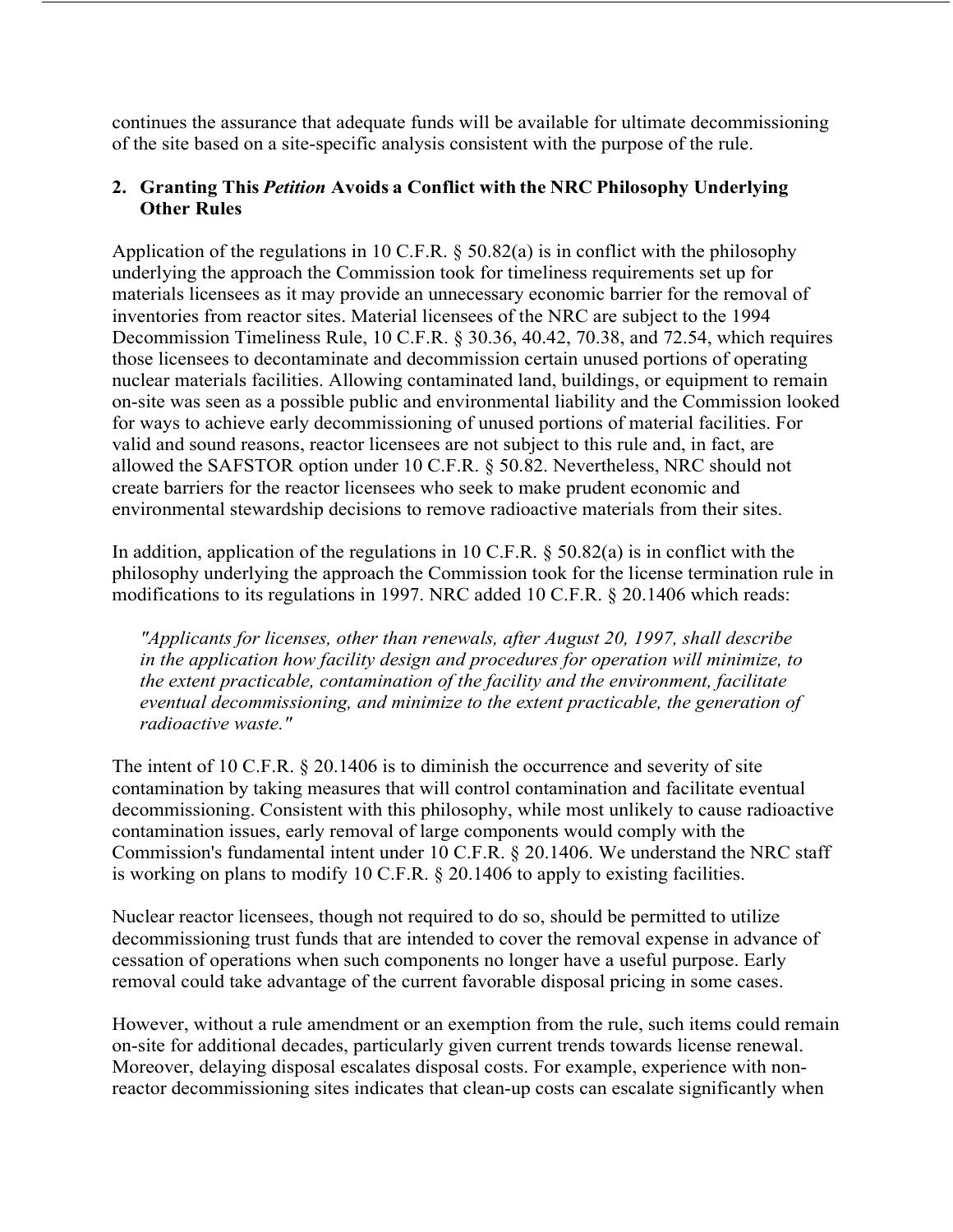unmanaged contamination is left on-site for long periods of time. Over the years the NRC staff has performed numerous decommissioning cost analyses on such sites and cited this information in the NRC staff's annual report on the status of the decommissioning program. The latest version of this extensive timeline information is set forth in "Status of the Decommissioning Program 2017 Annual Report".

# **3. Withdrawals Under This** *Petition* **Would Be Permitted Only For Limited Activities**

The requested amendment would only allow withdrawn funds to be used for the disposal of MRC's and associated costs such as preparation for and transportation to the disposal site. It is limited to "major radioactive components" that were expected at the time of initial licensing to last the life of the plant. When initially licensed, it was not anticipated that MRC's such as steam generators and reactor vessel heads would need to be replaced during operations. These are the types of components that would clearly be covered as "legitimate decommissioning activities" if remained on-site until the reactor ceases operation. The proposed amendment does not apply to valves, pumps, and other components that at the time of initial licensing had the clear potential for replacement during operations. Consequently, granting this *Petition* does not create a "slippery slope" that may result in what clearly are ordinary operating expenditures to be taken out of decommissioning trust funds especially when considering the adequate margin approach set forth in this *Petition*.

# **4. The Proposed Amendment Does Not Depend On the Adequacy of The Minimum Funding Requirement In 10 C.F.R. § 50.75**

It is recognized that some have questioned the sufficiency of decommissioning trust funds based on the formula amount set forth in 10 C.F.R. § 50.75(c). Both the NRC Inspector General and the Government Accountability Office (GAO) have raised questions about the adequacy of some decommissioning trust funds: *Nuclear Regulation: NRC Needs More Effective Analysis to Ensure Accumulation of Funds to Decommission Nuclear Power Plants, GAO-04-032 (October 2003).* However, as noted above, before funds can be withdrawn under the proposed amendment, the licensee will need to submit:

- (1) a site-specific decommissioning cost estimate, and
- (2) a demonstration of the adequacy with margin of the amount of funds in the decommissioning trust fund.

It would be expected that the licensee's analysis for this demonstration would address factors such as:

(1) the status of the decommissioning trust fund including: the amount of current funds, a comparison of the current funds in the decommissioning trust fund to the sitespecific decommissioning cost estimate, the fund performance in relation to the 2% earning rate set forth in 10 C.F.R. § 50.75, the status of ongoing contributions, and the time available to accumulate additional funds;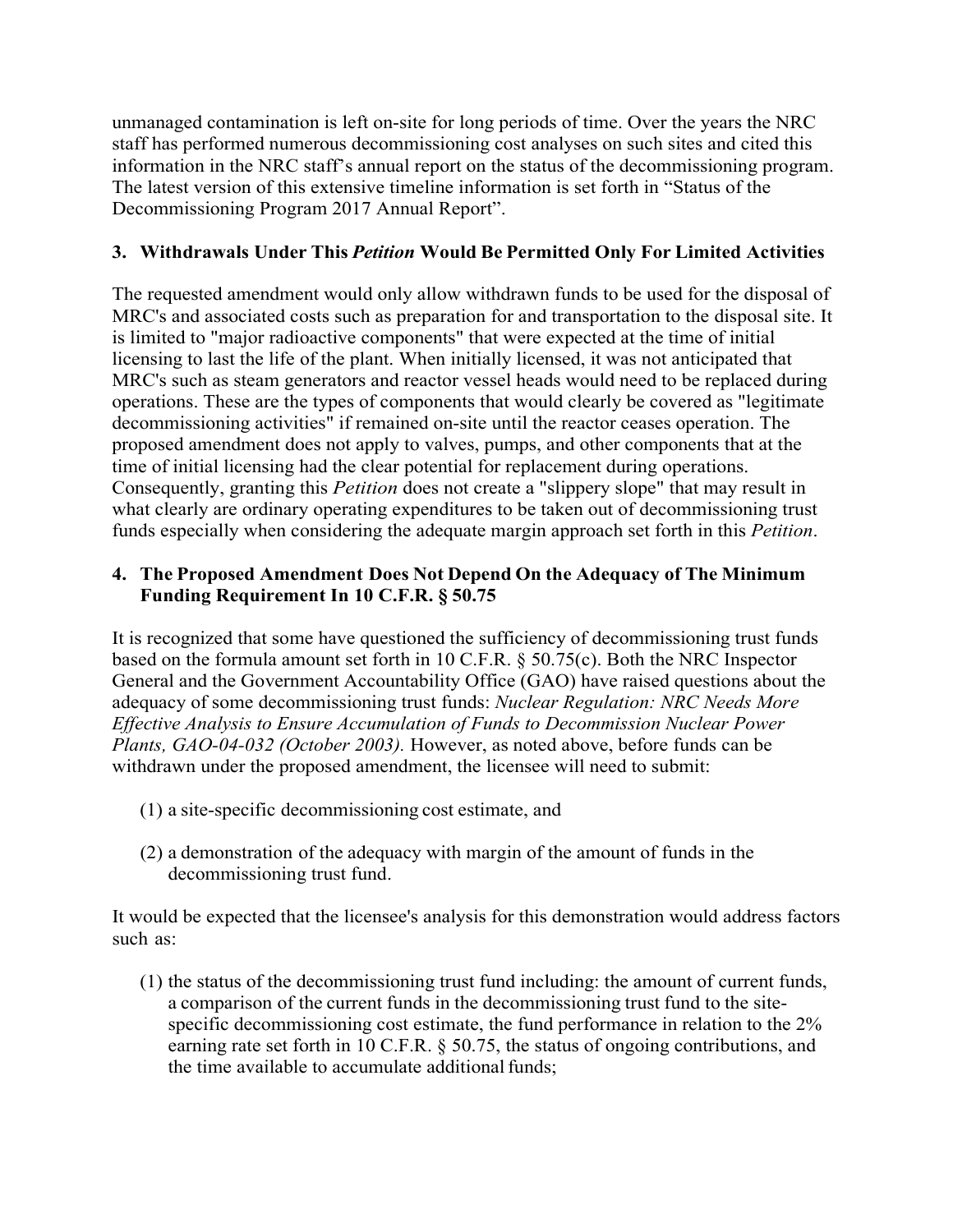- (2) the comprehensiveness of the site-specific decommissioning cost estimate including the basis for concluding that the licensee understands the elements impacting the cost for decommissioning and the estimate comprehensively addresses these elements; and
- (3) the reliability of the decommissioning cost estimate including how the sitespecific decommissioning cost estimate factored in the lessons learned from recent reactor decommissioning cases.

The NRC would then need to make a finding that it had reasonable assurance concerning the adequacy of the funds. Thus, current concerns about the formula funding requirement in 10 C.F.R. § 50.75 should not affect the consideration of this *Petition*.

#### **5. Using Decommissioning Trust Funds Now To Dispose Of MRC's At A Site Will Likely Result In More Funds Available To Decommission The Remainder Of That Site**

The Petition filed in 2007 cited a review of NUREG-1307, "Report on Waste Burial Charges" (February 2007), demonstrated that the cost of disposal is increasing. It appeared that the cost of disposal was rising at a rate higher than the 2% rate of return allowed to be assumed by 10 C.F.R. § 50.75. Similarly, a review of NUREG-1307, 15<sup>th</sup> Revision, dated July 2016 continues to demonstrate this trend. There were certain increases and decreases in disposal costs for certain of the commercial disposal facilities as compared to 2012 but the overall trend is upward for disposal costs and is expected to continue. By disposing of MRC's that are now being stored on a site, the overall cost of decommissioning the site will be reduced since that activity is already completed. As a result, disposing of MRC's now is equivalent to adding funds to cover future decommissioning expenses. In addition, permitting the use of the funds now removes the potential that future disposal costs for MRC's may go up more than currently anticipated. Thus, allowing the release of funds under the process proposed under this *Petition* should provide additional assurance that the trust fund will remain viable at the time of decommissioning by removing this disposal cost uncertainty. Moreover, this assurance should increase the longer is the period of time for fund accumulation. License extensions, therefore, contribute to the added assurance. *EnergySolutions* has not submitted detailed information to support this position because the *Petition* seeks only to establish a process. The analysis for any given site would be specific to that site and submitted as part of the demonstration required should the NRC grant this *Petition*.

#### **6. Granting This** *Petition* **Promotes Sound Environmental Stewardship at Reactor Sites**

Granting this *Petition* will provide for a regulatory framework that will encourage licensees to remove MRC's from sites for disposal resulting in removal of radioactive inventories decades in advance of the time they would otherwise be removed if the sites waited until the reactors cease operation. Prompt disposal by removing large inventories created by the contamination in these MRC's furthers the objective of maintaining radiation exposures as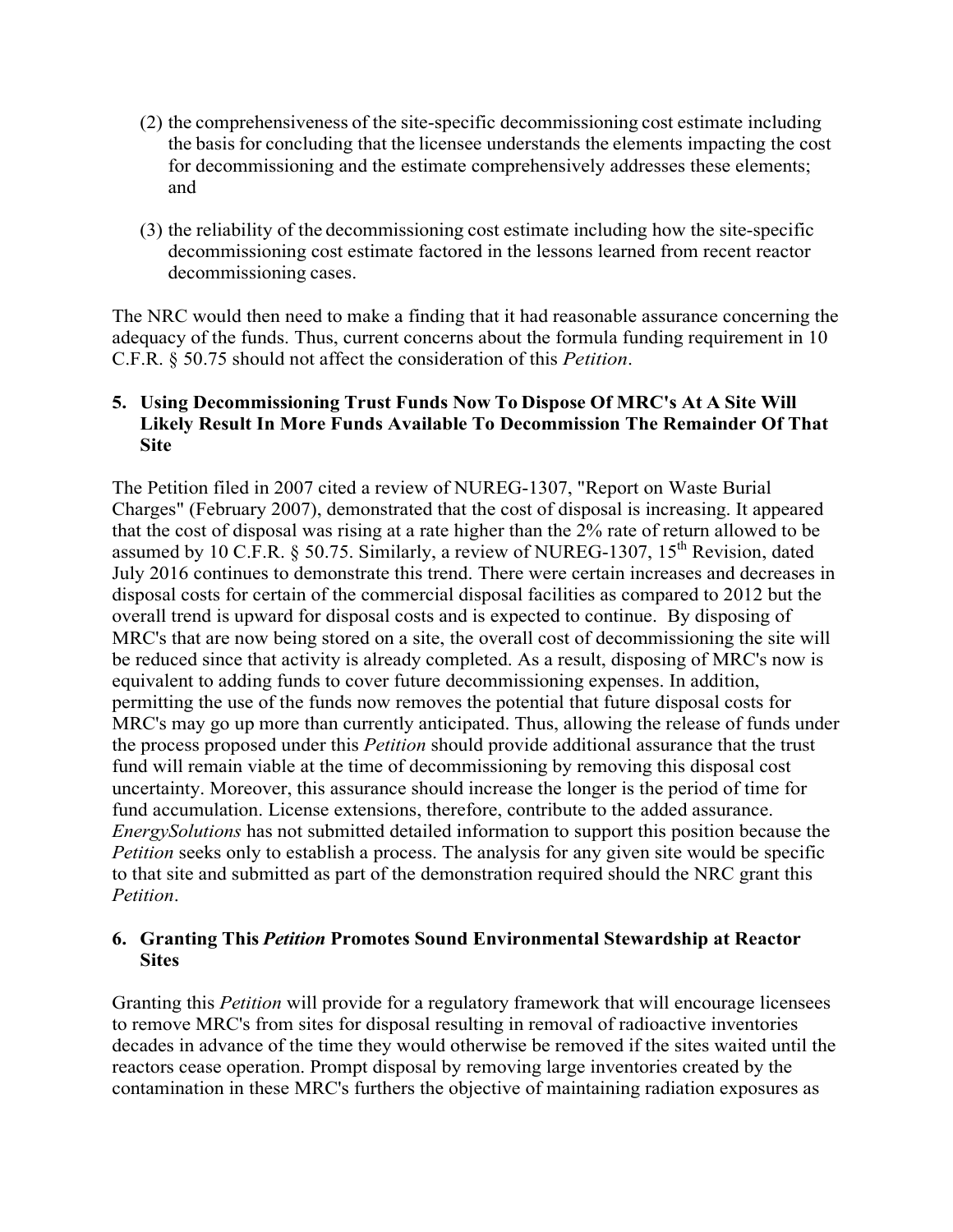low as reasonably achievable pursuant to 10 C.F.R. § 20.1101(b) by minimizing the potential for long-term exposure. This is a clear benefit that can now be implemented as there is disposal capacity for these MRC's. In addition, disposing of waste prior to the permanent cessation of operations is consistent with the NRC policy to minimize the costs and complexity of decommissioning, which can only improve safety as the site undergoes active decommissioning. Furthermore, many public stakeholders are likely to find the removal as the MRC's earlier as favorable given that certain radioactive low-level waste is removed from the facility, and thus, would not pose a problem later which might impact ultimate decommissioning. As such, early removal avoids any potential environmental impact from storing these MRC's on-site and permits other uses of the land used for storage and the storage buildings.

#### **7. Granting This** *Petition* **Would Prevent Unnecessary Regulatory Burdens**

Granting this *Petition* will remove an unnecessary burden from licensees who have had to store MRC's on their sites due to their inability to use decommissioning trust funds.

To store these MRC's on-site, licensees have had to build large, dedicated structures to avoid spreading environmental contamination associated with storage of contaminated MRC's and to reduce exposures to workers. In addition to the costs associated with building these structures, which are in the order of a million dollars, there are operational costs for maintaining and monitoring releases and exposures from the sources contained within them. Fundamentally, it can be argued that these actions serve to divert scarce site resources when there is a more efficient and cost-effective way to manage the disposal of MRC's if decommissioning trust funds can be used by the utility along the way. In addition, these structures take up limited site space within restricted areas that may reduce operational as well as decommissioning flexibility at varioussites.

These costs are unnecessary from a health and safety perspective if the licensee has sufficient funds with adequate margin in its decommissioning trust funds to meet the provisions of 10 C.F.R.  $\S$  50.82(a)(8)(i)(B) and (C). Moreover, the current regulatory process causes licensees to use operating funds to build and maintain mausoleums and monitor releases in order to store these MRC's on-site rather than to use decommissioning trust funds that were collected to cover the costs of disposing of these MRC's.

It should also be noted that when 10 C.F.R. § 50.82(a)(8) was adopted, the NRC might not have recognized that MRC's would be removed from reactors and stored on-site until permanent cessation of operation because decommissioning trust funds did not include subaccounts to address the need for early disposal of large components. Apparently, the NRC anticipated that sub-accounts would be used to separate the funds collected for NRC jurisdiction decommissioning from other decommissioning uses, 61 FR 39,278, 39,285 (1996). In fact, in many cases licensees commingle the funds for the NRC jurisdictional decommissioning and the non-NRC jurisdictional decommissioning in their decommissioning trust funds. Under the current regulatory framework in 10 C.F.R. § 50.82(a)(8), the NRC regulations restricts the withdrawal of funds to dispose of these MRC's, even if the non-radiological portion of the decommissioning funds could clearly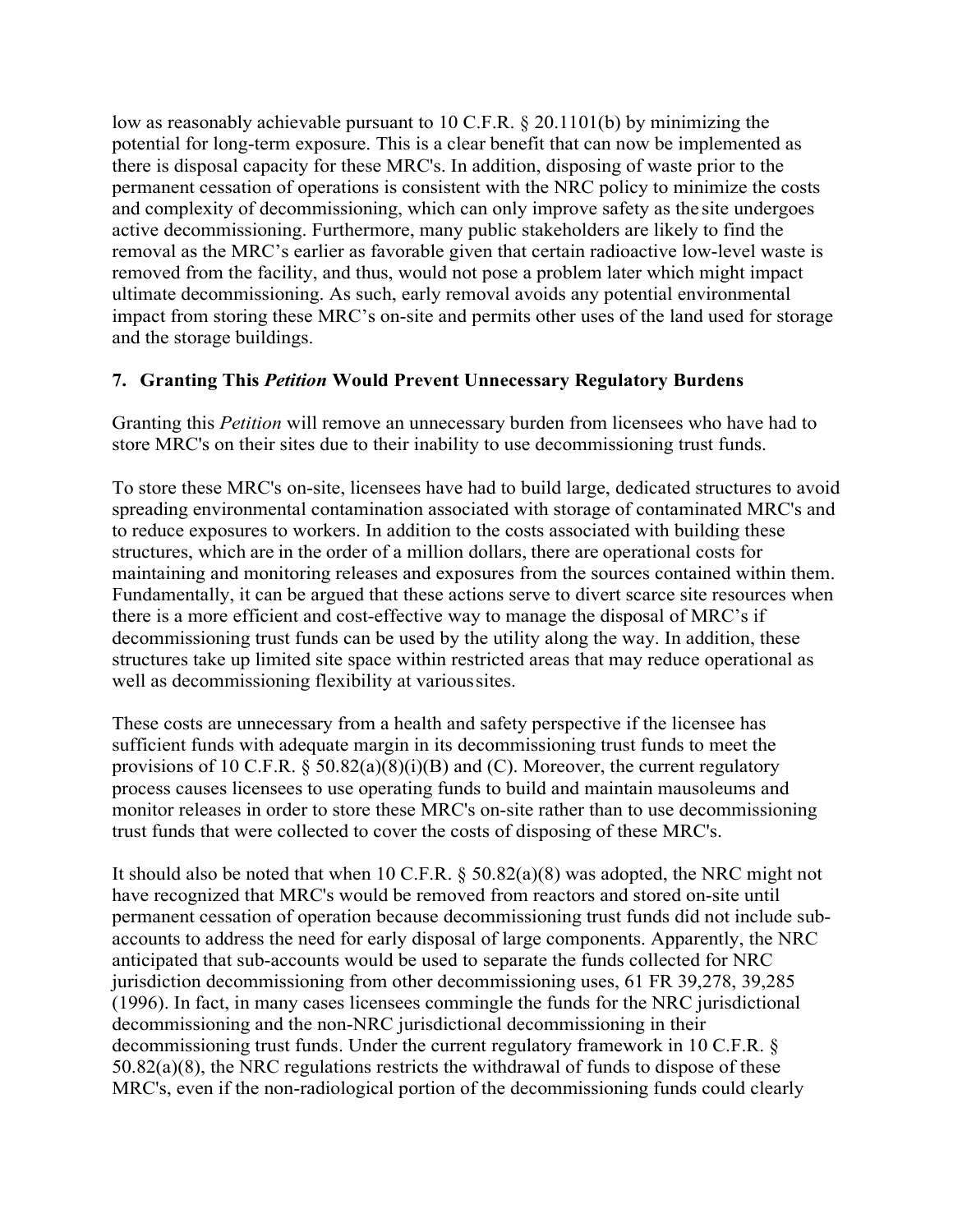cover the costs without impacting achieving the purpose of the fund because, in the absence of subaccounts, these funds are commingled with the NRC-required funds in the decommissioning trust fund. Preventing the use of those funds solely because they are commingled creates an unnecessary regulatory burden as it does not have a corresponding safety benefit if the licensee has sufficient funds in its decommissioning trust funds to meet the provisions of 10 C.F.R.  $\S$  50.82(a)(8)(i)(B) and (C).

Thus, granting this *Petition* will provide for a process that will encourage early disposal and allow licensees with adequate decommissioning trust funds to avoid an unnecessary regulatory burden.

## **VI. Conclusion**

Granting this *Petition* is prudent and consistent with the underlying purpose of 10 C.F.R. § 50.2, 10 C.F.R. § 50.82(a)(8), and 10 C.F.R. § 20.1406. In sum, it should facilitate the decommissioning process by providing the regulatory framework to allow removing the MRC's from sites resulting in: (1) the inventory at the site being reduced; (2) the site workers potentially being exposed to less radiation; (3) eliminating an unnecessary regulatory burden associated with maintaining the MRC's on-site and providing protection to the workers as a result of those components being removed; (4) the overall cost to decommission the site being reduced by avoiding escalated cost associated with peak demand; (5) optimizing the use of available disposal resources so that more funds can be available to decommission the reactor at the time the reactor ceases operation and (6) enhancing overall environmental stewardship through timely removal of MRC's. Finally, the framework would provide the demonstration by a site-specific decommissioning cost estimate and the associated funding program that excess-funds are available to dispose of these components as well as complete site decommissioning for unrestricted release consistent with the NRC requirements.

Many important circumstances have changed since *EnergySolutions* submitted a Petition for Rulemaking to Amend 10 C.F.R. § 50.82 in 2007. For example, more nuclear power plants are entering into early closure with the commensurate use of DECON rather than SAFSTOR. To demonstrate this point, we are now observing an ongoing major change in the approach and timing of decommissioning of nuclear power plants driven by new business models identified as "shared stewardship" and "asset acquisition" which is driving the timeline for decommissioning from as much as the allowed sixty years to potentially as few as ten years post closure. In addition, many MRC's have remained on-site for unexpected and protracted periods of time due to license renewal which was not anticipated at the time that the current applicable regulation in Part 50 were promulgated to address decommissioning. Further, the Commission and NRC staff have placed an emphasis on increasing efficiency and effectiveness in its regulatory process including questioning "why do we do this" and "why do we do it this way". In keeping with such questions, the NRC has undertaken many recent efforts to improve NRC regulations and seek feedback on its regulatory approaches. These include Project Aim in January 2015; a stakeholder meeting with the Commission in July 2016; and the Enhanced Strategic Workforce Planning initiative in April 2017. More recently in SECY-18-0060, Achieving Modern Risk-Informed